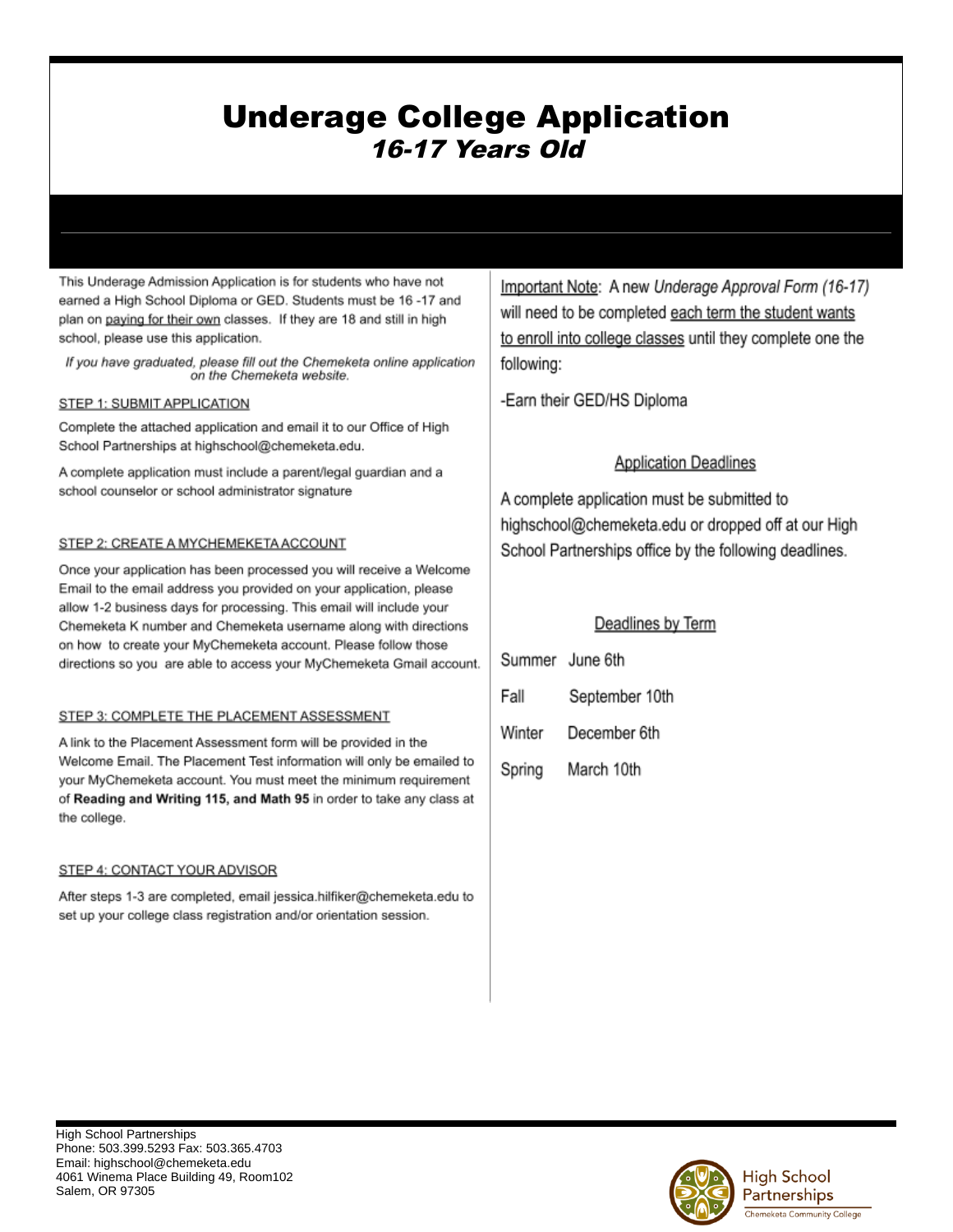#### Underage Admission Application - (*Ages 16-17*) Chemeketa High School Partnerships 4061 Winema Place, Bldg. 49, Room 102 Salem, OR 97305 Phone: (503) 399.5293 Email: *highschool@chemeketa.edu*



You will be issued a Chemeketa student identification (ID) number (K#) to be used as your primary ID. If you provide your social security number to the college it will only be used for record keeping purposes, complying with federal and state requirements, doing research, reporting, extending crediting or collecting debts. You may be required to provide your SSN to the college for compliance with specific federal and state regulations such as applying for financial aid, loans, grant programs and tax reporting requirements. Providing your SSN means that you consent to the use of the number in the manner described. Your SSN will not be given to the general public. Please note that per OAR 559-004-0400, if you choose not to provide your SSN, you will not be denied any rights as a student.

| Which term will you enroll at Chemeketa Community College? (choose one)                                                                               |                                                                 |                                                   |                                                                                    |  |  |  |
|-------------------------------------------------------------------------------------------------------------------------------------------------------|-----------------------------------------------------------------|---------------------------------------------------|------------------------------------------------------------------------------------|--|--|--|
| SSN# (optional)                                                                                                                                       | Summer (June)<br>Fall (Sept.)                                   | Winter (Jan.)<br><b>Spring</b> (March)            | Year: 20                                                                           |  |  |  |
|                                                                                                                                                       |                                                                 |                                                   |                                                                                    |  |  |  |
|                                                                                                                                                       |                                                                 |                                                   |                                                                                    |  |  |  |
| <b>First Name</b>                                                                                                                                     | Middle Name                                                     |                                                   | Will you have lived in Oregon for the<br>90 days just prior to the term you        |  |  |  |
| Last Name                                                                                                                                             |                                                                 |                                                   | begin?                                                                             |  |  |  |
|                                                                                                                                                       |                                                                 |                                                   |                                                                                    |  |  |  |
| Former Last Name                                                                                                                                      |                                                                 |                                                   | No<br>Yes                                                                          |  |  |  |
|                                                                                                                                                       |                                                                 |                                                   |                                                                                    |  |  |  |
| <b>Mailing Address</b>                                                                                                                                |                                                                 |                                                   |                                                                                    |  |  |  |
|                                                                                                                                                       |                                                                 | Zip                                               |                                                                                    |  |  |  |
| City                                                                                                                                                  |                                                                 | State                                             |                                                                                    |  |  |  |
| Cell Phone Number<br>Daytime Phone Number                                                                                                             |                                                                 | Date of Birth                                     |                                                                                    |  |  |  |
| <b>Email Address</b>                                                                                                                                  |                                                                 |                                                   |                                                                                    |  |  |  |
| <b>Ethnicity and Race:</b><br>What is your ethnicity?                                                                                                 | Hispanic or Latino<br>Not Hispanic or Latino                    |                                                   | Male<br>Female<br>Gender:                                                          |  |  |  |
|                                                                                                                                                       |                                                                 |                                                   |                                                                                    |  |  |  |
| Select one or more races to indicate what you consider yourself to be:                                                                                |                                                                 |                                                   |                                                                                    |  |  |  |
| American Indian or Alaskan Native<br>Asian                                                                                                            | <b>Black or African American</b>                                | Native Hawaiian or Other Pacific Islande<br>White |                                                                                    |  |  |  |
| High School Name (no abbreviations please)                                                                                                            |                                                                 |                                                   | Do you plan to earn a degree, certificate<br>or diploma at Chemeketa? (choose one) |  |  |  |
|                                                                                                                                                       |                                                                 |                                                   |                                                                                    |  |  |  |
| City                                                                                                                                                  |                                                                 | State                                             | 'es, high school diploma                                                           |  |  |  |
|                                                                                                                                                       |                                                                 |                                                   | Vo, here to take classes                                                           |  |  |  |
| last college attended other than Chemeketa<br>Name of                                                                                                 |                                                                 |                                                   |                                                                                    |  |  |  |
|                                                                                                                                                       |                                                                 |                                                   | Jndecided                                                                          |  |  |  |
| City                                                                                                                                                  |                                                                 | State                                             |                                                                                    |  |  |  |
| Indicate your high school status: (choose one)                                                                                                        |                                                                 |                                                   |                                                                                    |  |  |  |
| Did not complete high school<br>External diploma program                                                                                              | Certificate of Initial Mastery                                  | Attendance completion                             | GED year                                                                           |  |  |  |
|                                                                                                                                                       |                                                                 |                                                   |                                                                                    |  |  |  |
| Still in high school<br>Alternative high school diploma                                                                                               | Certificate of Advanced Mastery                                 | Proficiency exam                                  | High school graduation year                                                        |  |  |  |
| Indicate your college status prior to Chemeketa: (choose one)                                                                                         |                                                                 |                                                   |                                                                                    |  |  |  |
| Have not attended college                                                                                                                             | Short -term training, private vocational school award, or other |                                                   |                                                                                    |  |  |  |
| Indicate the main reason you are here this term: (choose one)                                                                                         |                                                                 |                                                   |                                                                                    |  |  |  |
| Take classes to transfer to 4-year college                                                                                                            | Explore career or educational options                           | Learn English                                     | earn skill to get a job                                                            |  |  |  |
| Take classes to finish high school or GED                                                                                                             | Improve writing, reading or math skills                         | Improve job skills                                | Personal enrichment<br>Other                                                       |  |  |  |
| Chemeketa Community College releases only very limited information regarding students: enrollment status, dates of enrollment, degree or certificate, |                                                                 |                                                   |                                                                                    |  |  |  |

program of study, athletic statistics or honors awarded. If you do NOT want any person outside of the college, including prospective employers, to know any of these, you must file a request for Non-Disclosure of Student Information form with the Admissions office.

I certify that all statements on this application are complete and true. I also understand that if I am admitted and do not enroll for the term to which I am admitted, I will need to reapply for admission. Submitted materials will not be returned nor duplicated.

**Student Signature: Date: Construction Construction Construction Construction Construction Construction Construction Construction Construction Construction Construction Construction Construction Construction Constructi** 

**Email completed form to** *highschool@chemeketa.edu* **OR Drop off at 4061 Winema Place, Bldg. 49, Rm 102, Salem, OR 97305**

The College is an equal opportunity/affirmative action employer and educational institution committed to an environment free of discrimination and harassment. Questions regarding sexual harassment, gender-based discrimination and sexual misconduct policies or wish to file a complaint contact the Title IX coordinator at 503-584-7323. For questions about equal employment opportunity and/or affirmative action, contact 503.399.2537. To request this publication in an alternative format, please call 503.399.5192.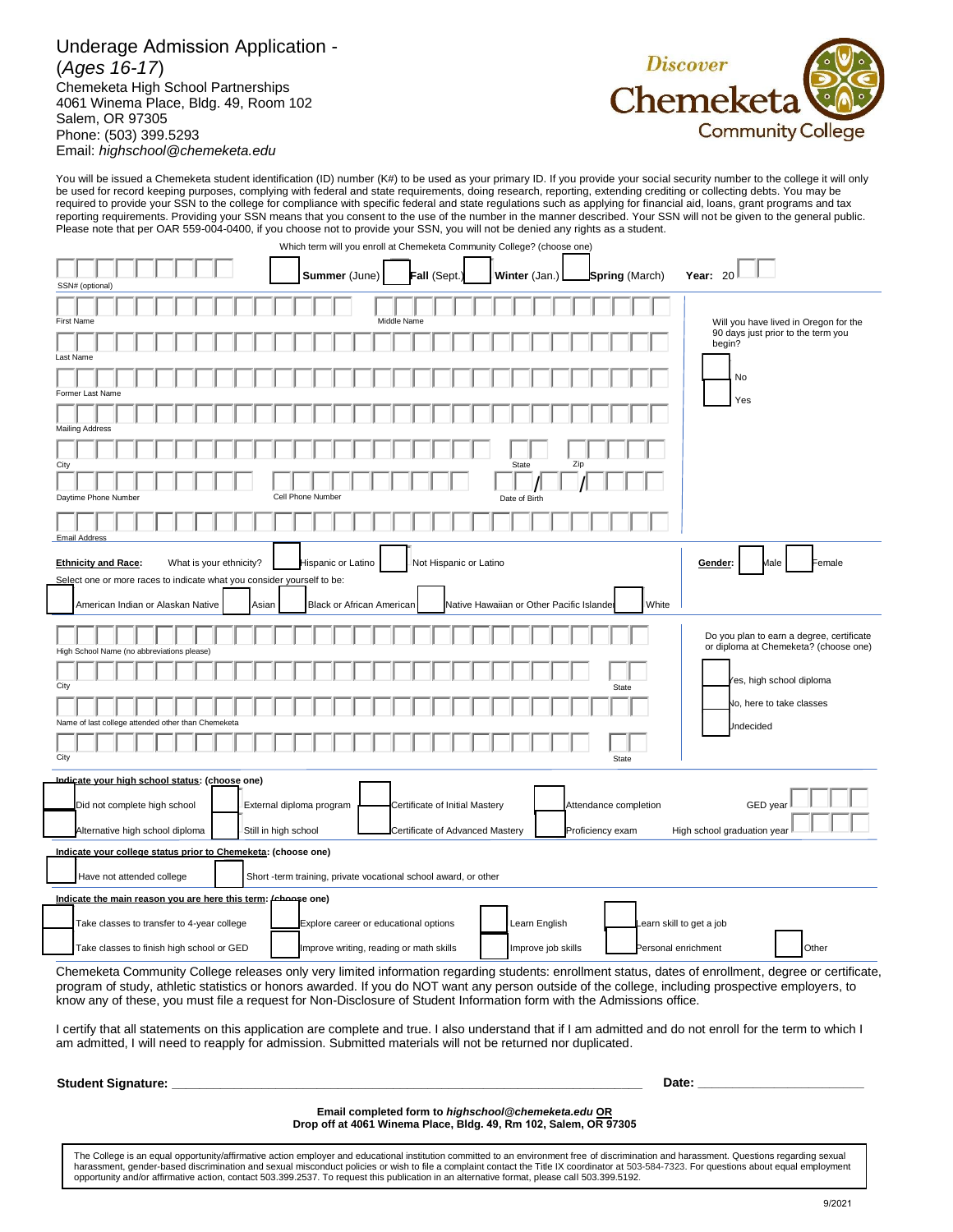| <b>Underage Approval Form - (Ages)</b>    |
|-------------------------------------------|
| $16-17$                                   |
| <b>Chemeketa High School Partnerships</b> |
| 4061 Winema Place, Bldg. 49, Room 102     |
| <b>Salem, OR 97305</b>                    |
| Phone: (503) 399.5293                     |
| Email: highschool@chemeketa.edu           |



College Policy 5110 Procedure 5111 requires that this form be completed by students planning to enroll at Chemeketa Community College who are under the age of 18 and do not have a high school diploma or GED. Completion of this form is not required for students enrolling in College Credit Now classes that are offered at local high schools.

## **Student**

|                                                                                                                                                            | Age:                                                                                                                               |  |  |  |
|------------------------------------------------------------------------------------------------------------------------------------------------------------|------------------------------------------------------------------------------------------------------------------------------------|--|--|--|
|                                                                                                                                                            | Please indicate term in which you would like to enroll: $ \cdot $ summer (June) Fall (Sept.) Winter (Jan.) Spring (March) Year: 20 |  |  |  |
| Please indicate the program or classes in which you would like to enroll:<br>College Credit Courses (Underage College<br>Credit/Early College/Dual Credit) | Non-credit classes<br><b>GED Options (HSP)</b><br>Expanded Options (EOP)                                                           |  |  |  |
| High School College Transition (HCT)                                                                                                                       | GED testing only<br>Community Education classes<br><b>Specialized Programs</b>                                                     |  |  |  |
| Please indicate specific course you wish to enroll:                                                                                                        |                                                                                                                                    |  |  |  |
| <b>Parent/Legal Guardian</b>                                                                                                                               |                                                                                                                                    |  |  |  |
|                                                                                                                                                            |                                                                                                                                    |  |  |  |
|                                                                                                                                                            |                                                                                                                                    |  |  |  |
|                                                                                                                                                            |                                                                                                                                    |  |  |  |
|                                                                                                                                                            | --------------DO NOT WRITE BELOW THIS LINE ----------------------                                                                  |  |  |  |
|                                                                                                                                                            | notable 2011 Released from Compulsory Education - Beginning Date: http://www.com/manuscription.com/manuscription                   |  |  |  |
|                                                                                                                                                            |                                                                                                                                    |  |  |  |
| D Partial Release - Date: _________________<br>(Mo/Year)                                                                                                   | $\Box$ Summer (June) $\Box$ Fall (Sept.) $\Box$ Winter (Jan.) $\Box$ Spring (March)                                                |  |  |  |
| Partial Release - Date: _____<br>(Mo/Year)                                                                                                                 |                                                                                                                                    |  |  |  |
|                                                                                                                                                            |                                                                                                                                    |  |  |  |
| Approved Course(s):                                                                                                                                        |                                                                                                                                    |  |  |  |
|                                                                                                                                                            |                                                                                                                                    |  |  |  |
|                                                                                                                                                            |                                                                                                                                    |  |  |  |
|                                                                                                                                                            |                                                                                                                                    |  |  |  |

Community Education Signature (non-credit community education courses only): \_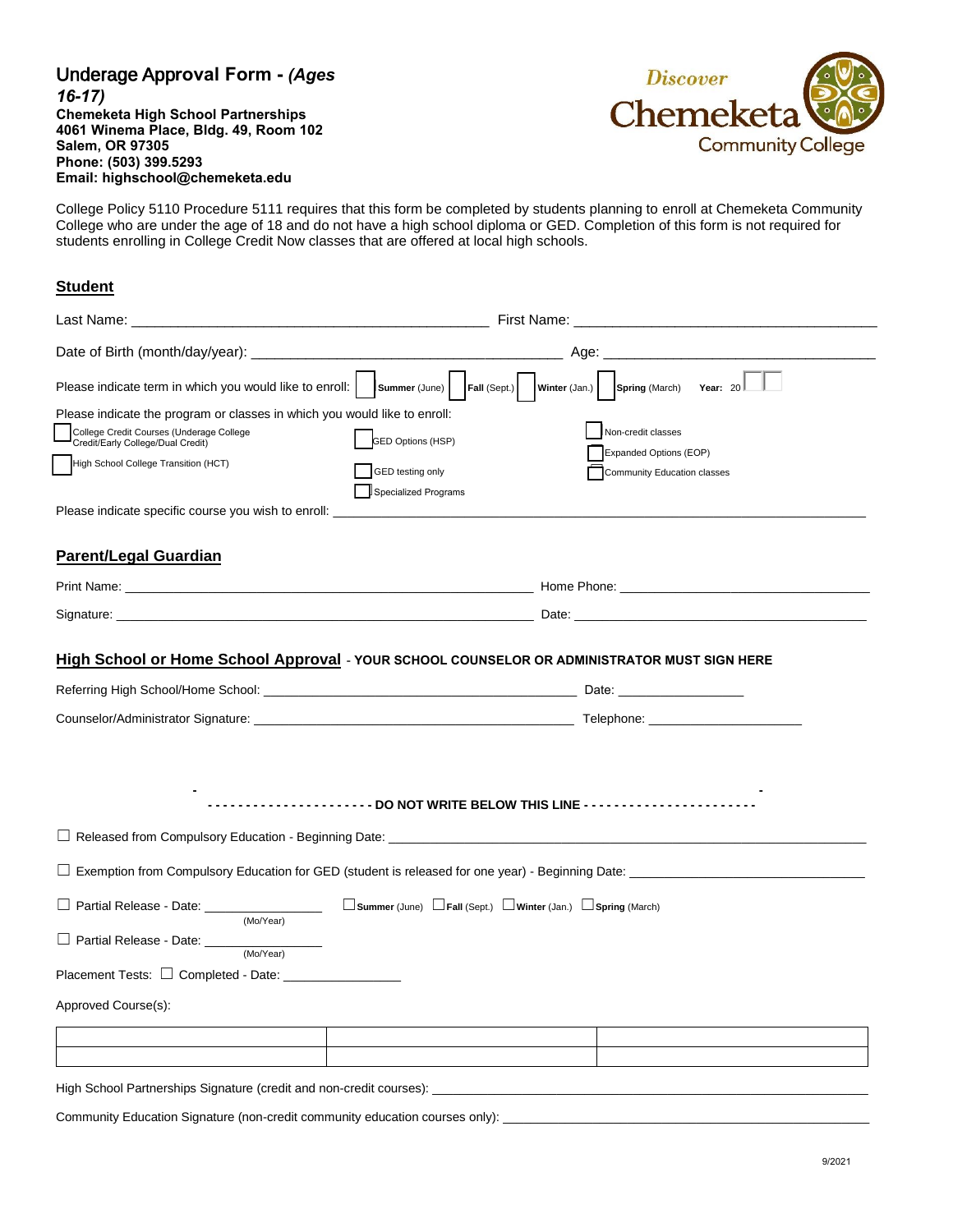

**CHANG** 

I i i

POCKETT, 19771999

## Underage Admission (16 & 17) For College Credit Courses Student Agreement

*Chemeketa Community College strives to provide quality instruction and support for all students attending post-secondary* classes *at the college. Students who are conditionally admitted based on the underage admissions po/Icy are granted the same rights and have the same responsibilities* as *any other college student. Therefore it* Is *required that each underage student end his/her parent review the information listed below end sign the acknowledgement indicating that they understand and accept responsibility for the decision to enroll.* 

1. I understand that the student must adhere to all Chemeketa Community College policies and deadlines as outlined in the college catalog and course schedule.

2. I understand that Chemeketa staff and/or faculty will not act in a parental or supervisory role to the underage student.

3. I understand that there could be classroom discussion or materials that the student/parent may not consider age appropriate for an underage student. Adult themes and diverse perspectives are common in the college environment, materials and dialogue. If the student or parent is not comfortable with an assignment or classroom discussion, the faculty member is not required to substitute an alternate activity or grading exercise.

4. I understand that the student is responsible for maintaining at least a "C"  $(2.00 \text{ on a } 4.00$ scale) cumulative grade point average (GPA). College is much more rigorous and much less guided than secondary education course work and the underage student ls not exempt from meeting Chemeketa's academic requirements.

5. I understand that enrollment is approved on a term by term basis and that submitting an Underage Approval From for each term the student wishes to enroll is required. The submitted form will be approved only if deemed the course content is appropriate for the underage student. Enrollment in non-approved courses may result in the student being dropped from that course and may affect approval of enrollment for future courses.

6. I understand that the courses taken at Chemeketa will establish an official permanent post-secondary academic record/transcript that will follow the student throughout the student's college and/or university career and may affect the student's eligibility for college scholarships or freshman/first-time status at other institutions of higher education.

7. I understand that, while the student will have equal access to any academic support services offered to all Chemeketa students, no extraordinary measures will be granted the student due to underage.

8. I understand that Federal education law, the Family Educational Rights and Privacy Act (FERPA), governs access to the records of minor students enrolled at the College. Under FERPA, parents DO NOT have the right to access students' educational records without written consent from the student.